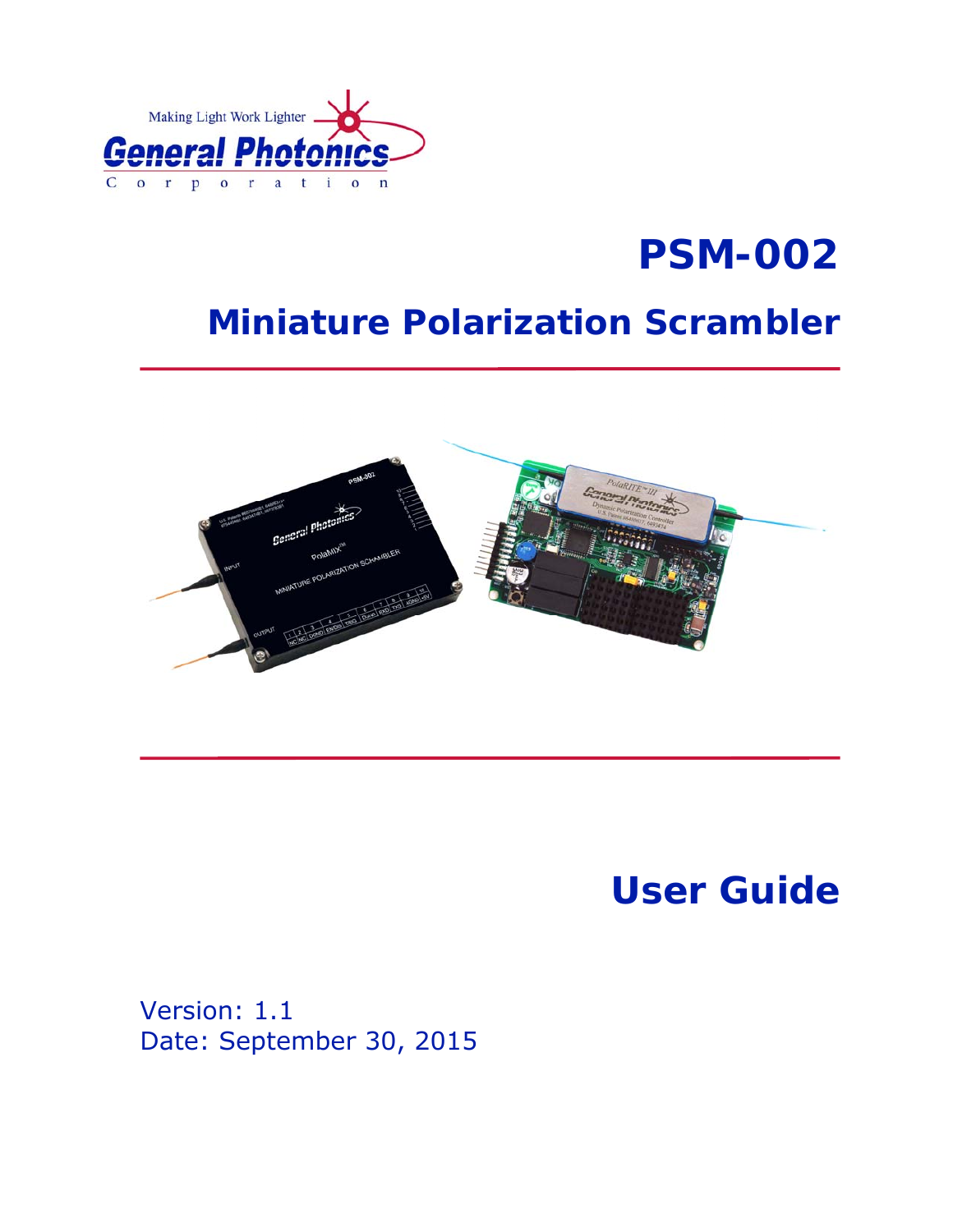**General Photonics Corporation is located in Chino California. For more information visit the company's website at: www.generalphotonics.com or call 909-590-5473**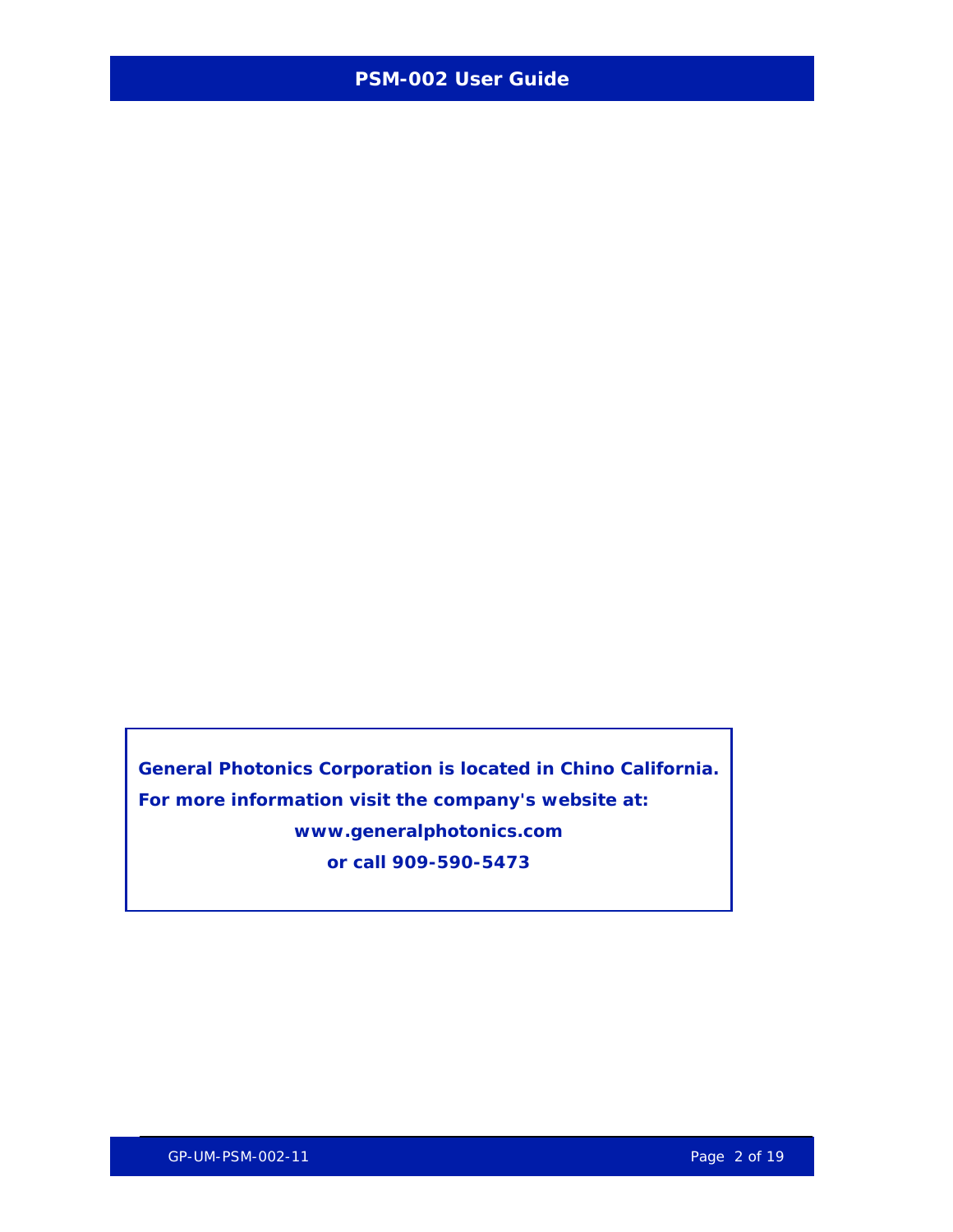#### SAFETY CONSIDERATIONS

The following safety precautions must be observed during operation of this product. Failure to comply with these precautions or with specific warnings elsewhere in this manual violates safety standards of design, manufacture, and intended use of the product. General Photonics assumes no liability for customers' failure to comply with these requirements.

#### **Before operation, the user should inspect the product and review the manual carefully.**

Use only in a safe work environment in terms of temperature, humidity, electrical power and risk of fire or shock. The product is designed for indoor use. Avoid exposure to liquids or water condensation. Provide adequate ventilation for cooling.

Operate the product on a stable surface. Avoid excess vibration.

Standard laser safety procedures should be followed during operation.

*Never look into the light source fiber connector when the light source is turned on. THE OUTPUT LIGHT FROM A HIGH POWER LASER IS HARMFUL TO HUMAN EYES. Follow industry standard procedures when operating a high power laser source.*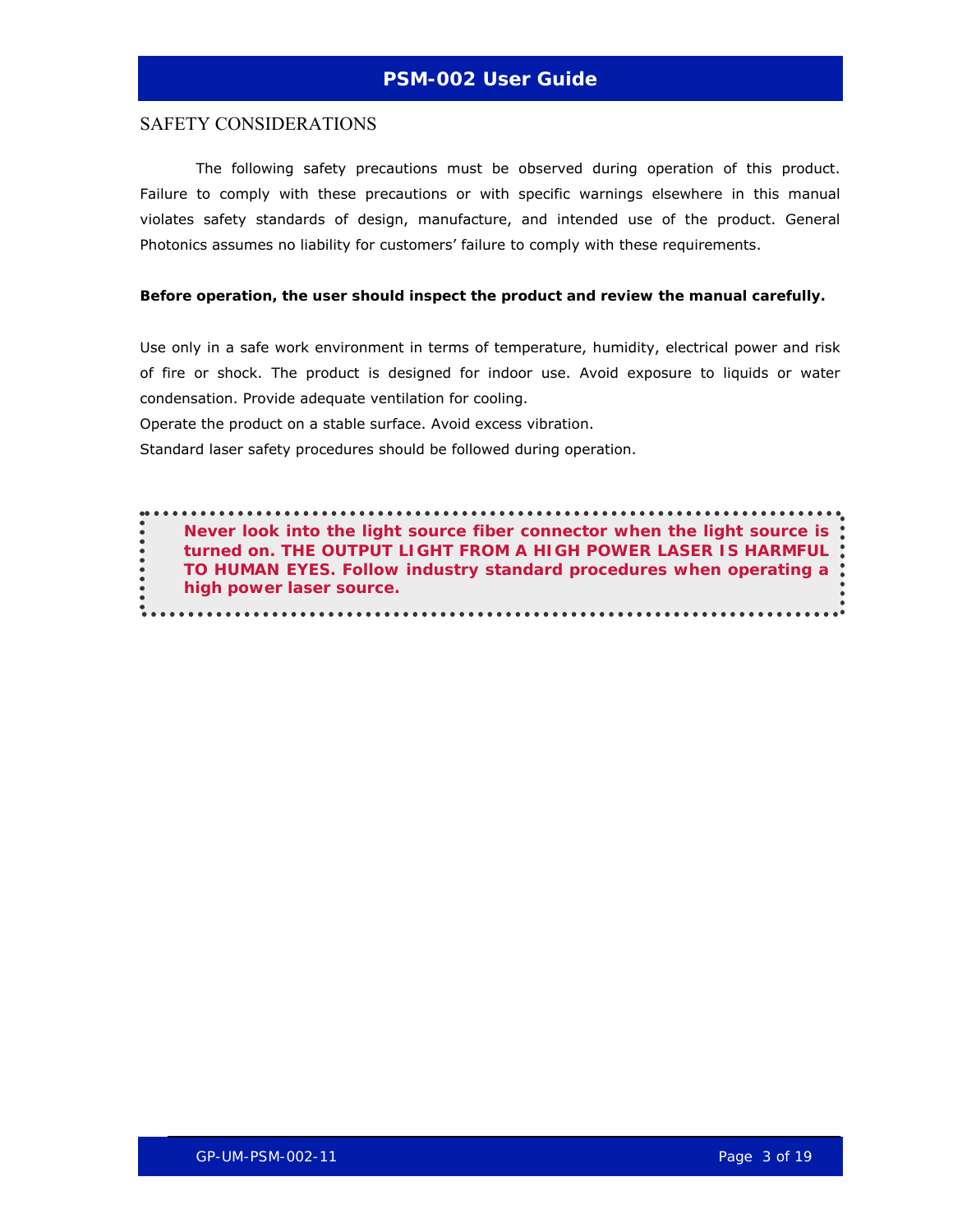*GP-UM-PSM-002-11 Page 4 of 19*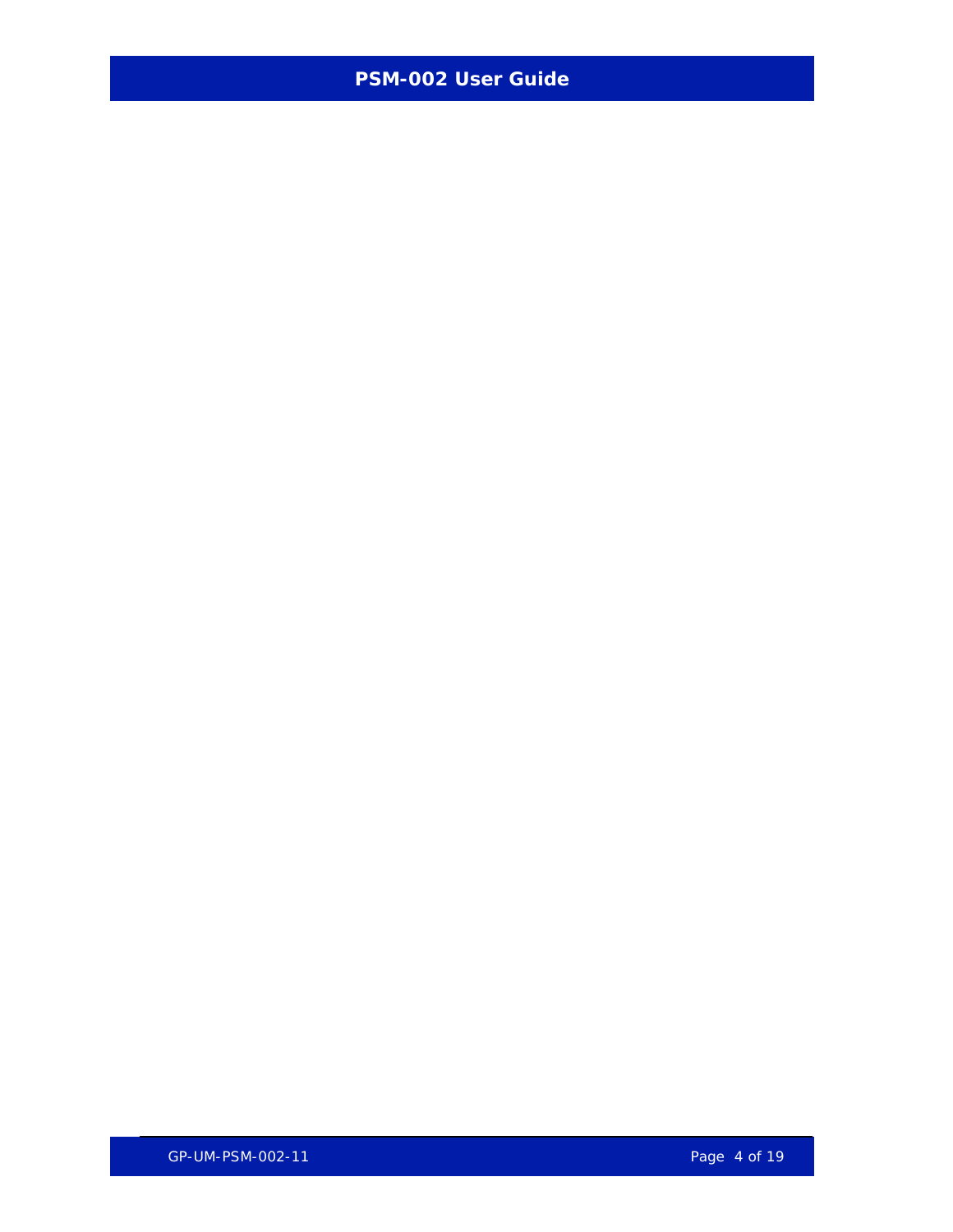| Section 1.0 |                                              |  |
|-------------|----------------------------------------------|--|
|             |                                              |  |
| Section 2.0 |                                              |  |
|             |                                              |  |
|             |                                              |  |
|             |                                              |  |
|             |                                              |  |
| Section 3.0 |                                              |  |
|             |                                              |  |
|             |                                              |  |
| Section 4.0 |                                              |  |
|             |                                              |  |
|             |                                              |  |
|             |                                              |  |
|             |                                              |  |
|             |                                              |  |
|             | Appendix 2.0 RS-232 connection and setup  19 |  |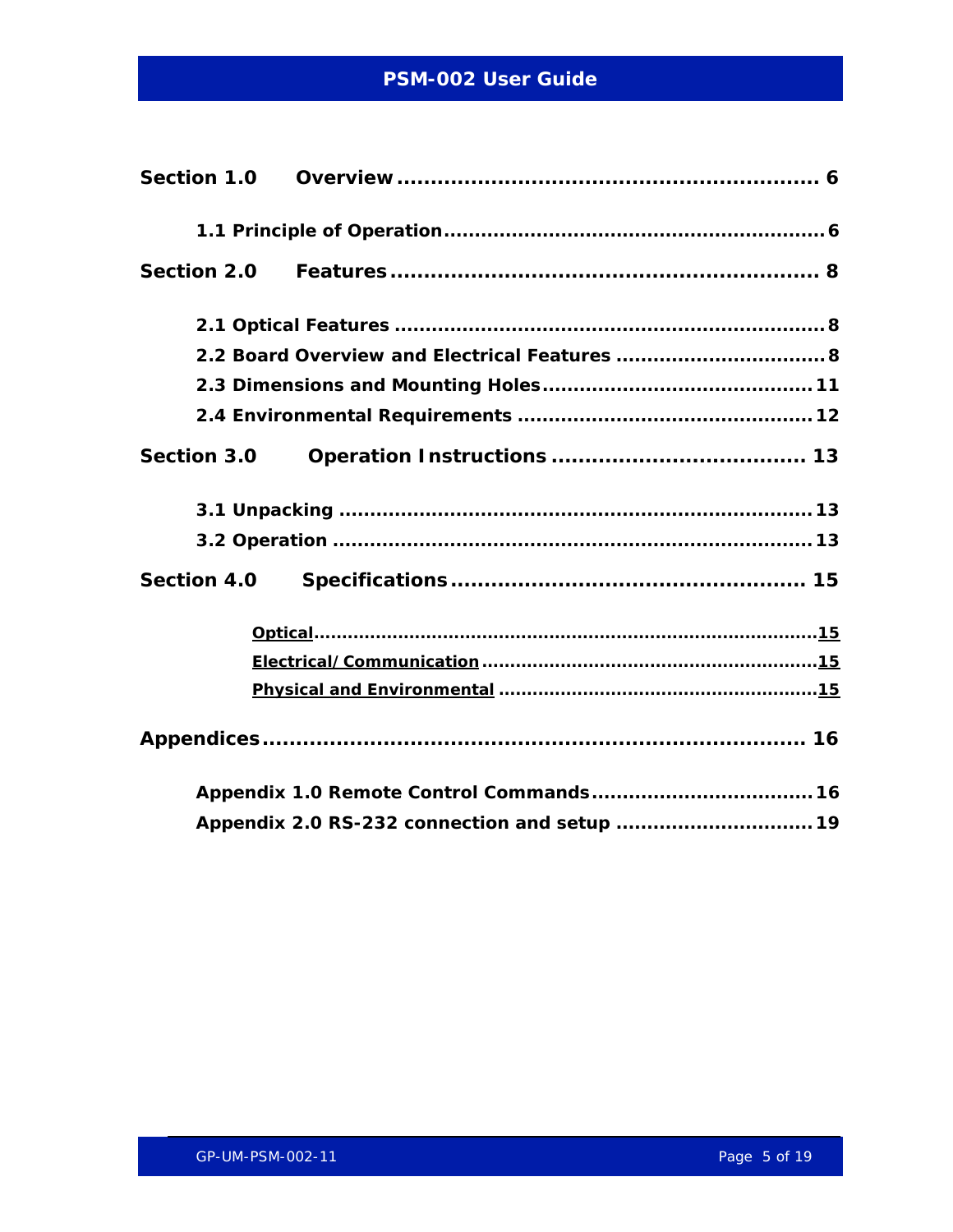#### <span id="page-5-0"></span>**Section 1.0 Overview**

The PSM-002 is a miniature polarization scrambler that integrates General Photonics' PolaRite III polarization controller, driver circuit, and a microprocessor-based electronic control circuit into a single module, as shown in [Figure 1.](#page-5-1) It generates random, discontinuous output states of polarization (SOPs) at a user-controllable rate between 0.01 and 20,000 points/s. Its continuous fiber construction results in extremely low optical insertion loss, polarization dependent loss, and polarization mode dispersion. It uses a 5V DC power supply. It is available in both a standard temperature version for lab applications and an extended temperature version for extreme-environment applications such as wind or oil and gas sensors.



**Figure 1 PSM-002 polarization scrambler** 

#### **1.1 Principle of Operation**

<span id="page-5-1"></span>The PSM-002 is based on a PolaRite™ III polarization controller, which consists of 3 fiber squeezers oriented 45° from each other. Each fiber squeezer is driven by an applied voltage signal. Squeezing the optical fiber produces a linear birefringence in the fiber and thus alters the state of polarization of a light signal passing through it.

An arbitrary polarization state of monochromatic light can be represented by a single point on the Poincaré Sphere, as shown in [Figure 2](#page-6-0). Increasing the voltage on one fiber squeezer (X1 or X3) increases the pressure from that squeezer, causing the polarization state to rotate clockwise about the OQ axis. Decreasing the voltage causes the point to rotate counterclockwise. Similarly, increasing or decreasing the voltage on a second fiber squeezer  $(X2)$  oriented 45° from the first one causes the polarization state to rotate clockwise or counterclockwise about an axis (OH axis) orthogonal to the first one.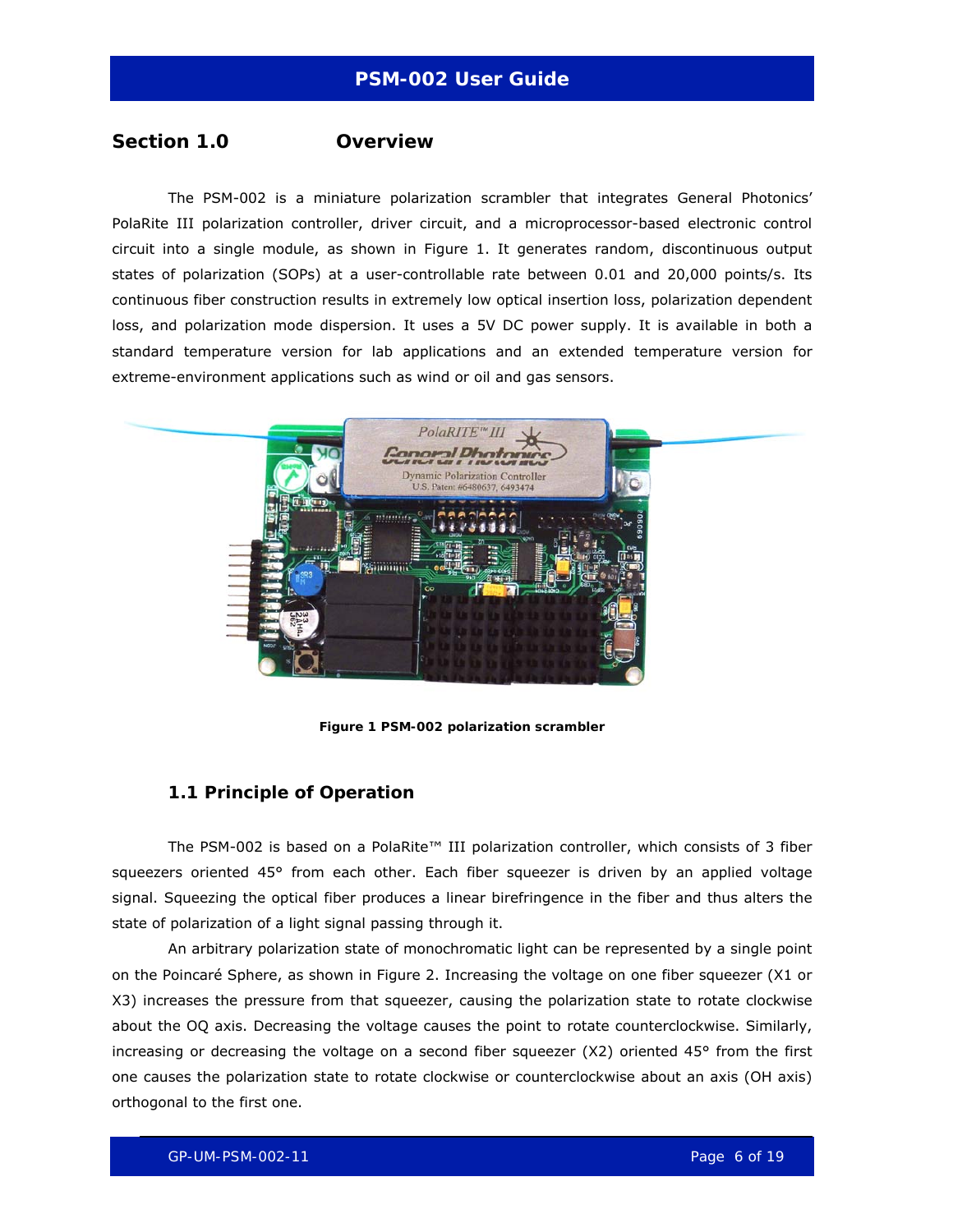

<span id="page-6-0"></span>

The half-wave voltage  $V_{\text{n}}(\lambda)$  at wavelength  $\lambda$  can be calculated from

 $V_n(\lambda) = V_n (1550 nm) \times \lambda / 1550$ 

where  $V_{\text{n}}$  (1550 nm) is the half-wave voltage at 1550 nm. For example, the half-wave voltage at 1310 nm is 85% of the half-wave voltage at 1550 nm.

By appropriately tailoring the control signals, the polarization controller can be made to perform various polarization control or scrambling functions. The PSM-002's microprocessor and driver circuits generate discrete sets of control voltages at the specified scrambling rate, resulting in a near uniform polarization state distribution on the Poincaré sphere.

Microprocessor control greatly expands the capability of the PSM-002 module. It can operate over a large temperature range and a wide wavelength band. Depending on the version, it covers either the 1260-1650 nm or 980-1310 nm wavelength ranges.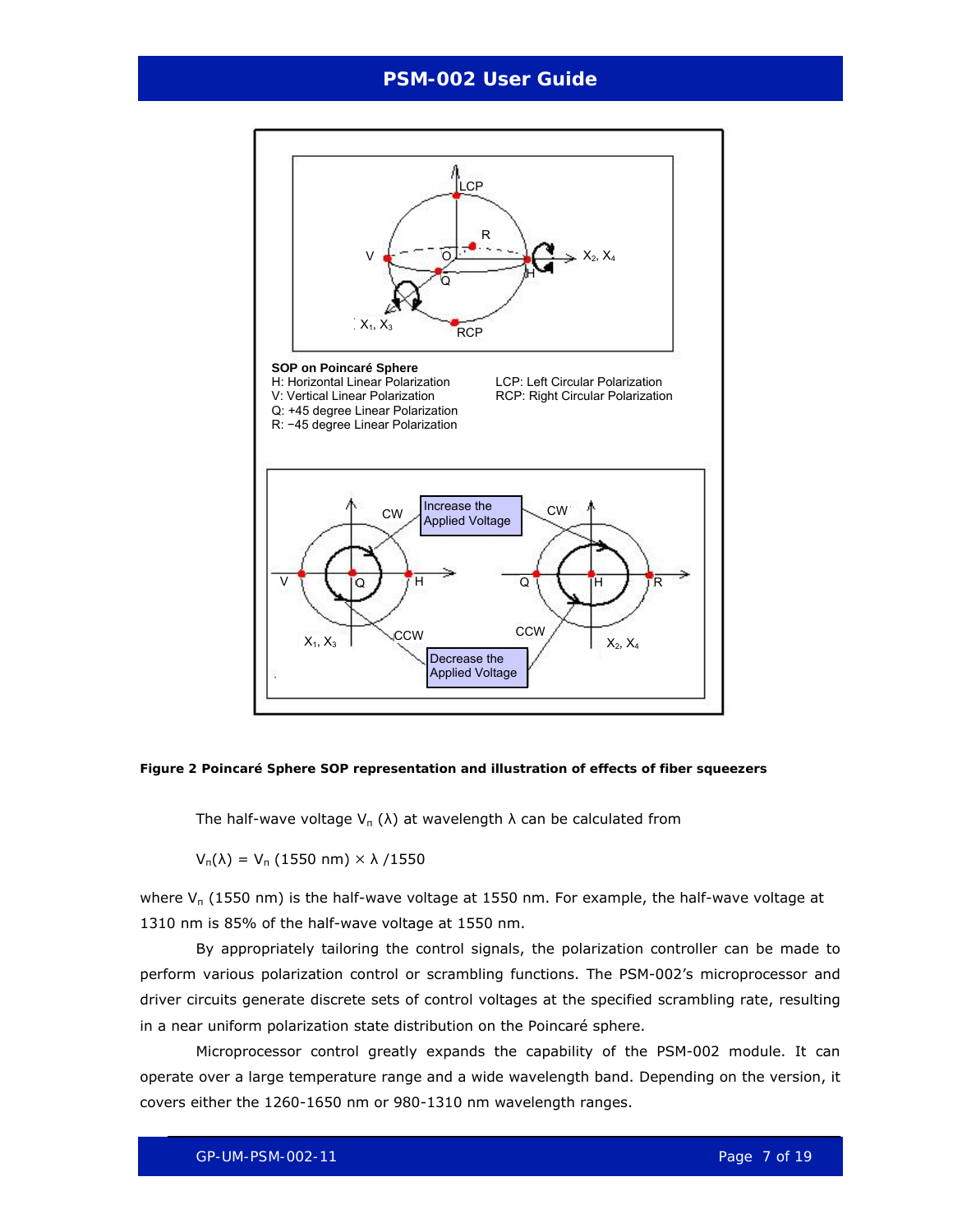<span id="page-7-0"></span>**Section 2.0 Features** 

#### **2.1 Optical Features**

The PSM-002 has two fiber pigtails, one for the input and the other for the output. The input and output pigtails are interchangeable unless a user specifies a particular connector combination for the input/output pigtails.

Standard connector types include FC/PC, FC/APC, SC/PC, and SC/APC.

### **2.2 Board Overview and Electrical Features**

[Figure 3](#page-8-0) shows the PSM-002 with and without an enclosure. The board consists of a PolaRite III polarization controller, driving electronics, and power and communication connector blocks. The external power supply, RS-232 communication, external TTL trigger, and electrical enable/disable signals are connected to the PSM-002 via a 10-pin connector, located on the left side of the PSM-002 without enclosure and on the right side of the PSM-002 with enclosure in [Figure 3](#page-8-0).

The button on the board is reserved for factory use.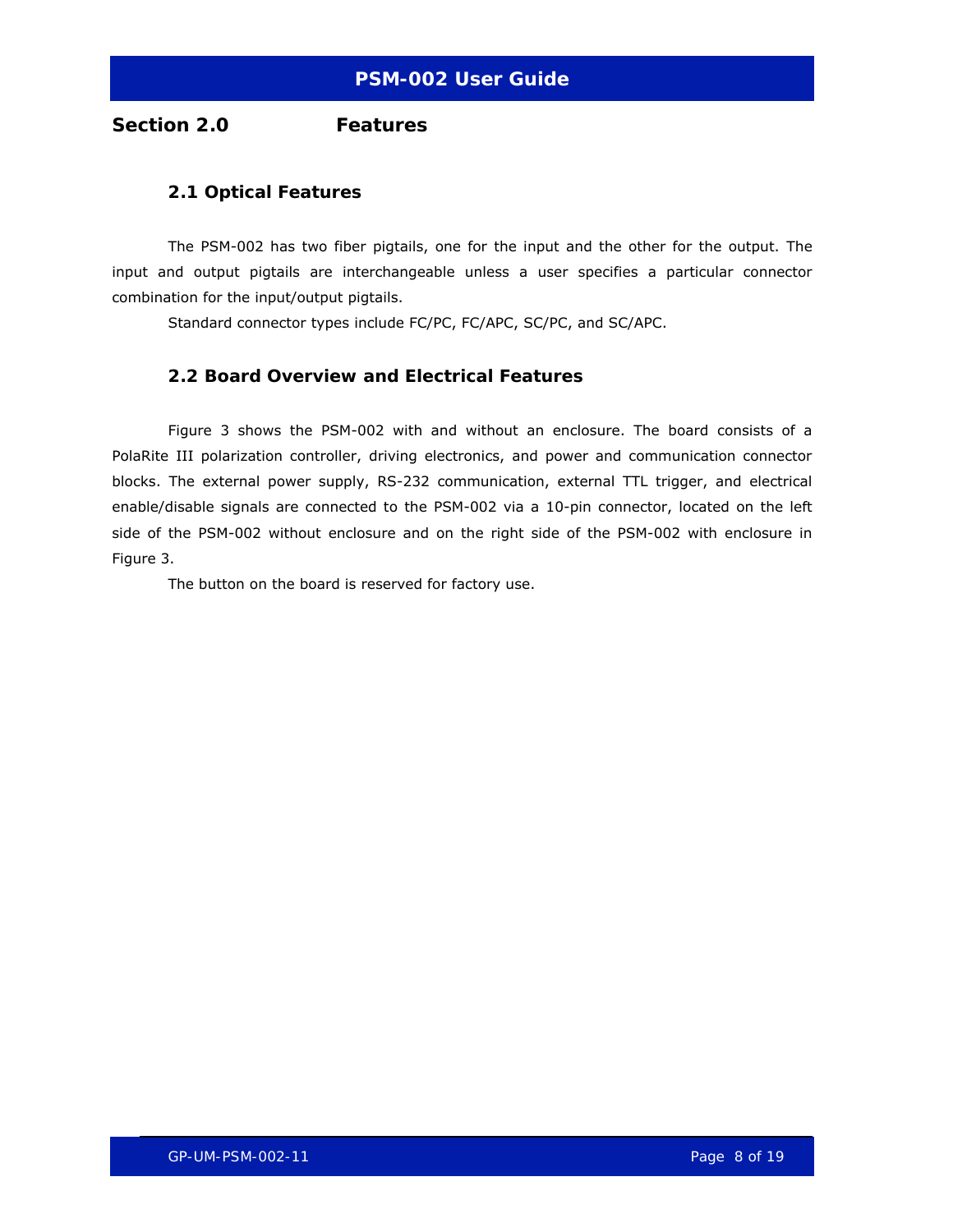

<span id="page-8-0"></span>**Figure 3 PSM-002 electrical interfaces**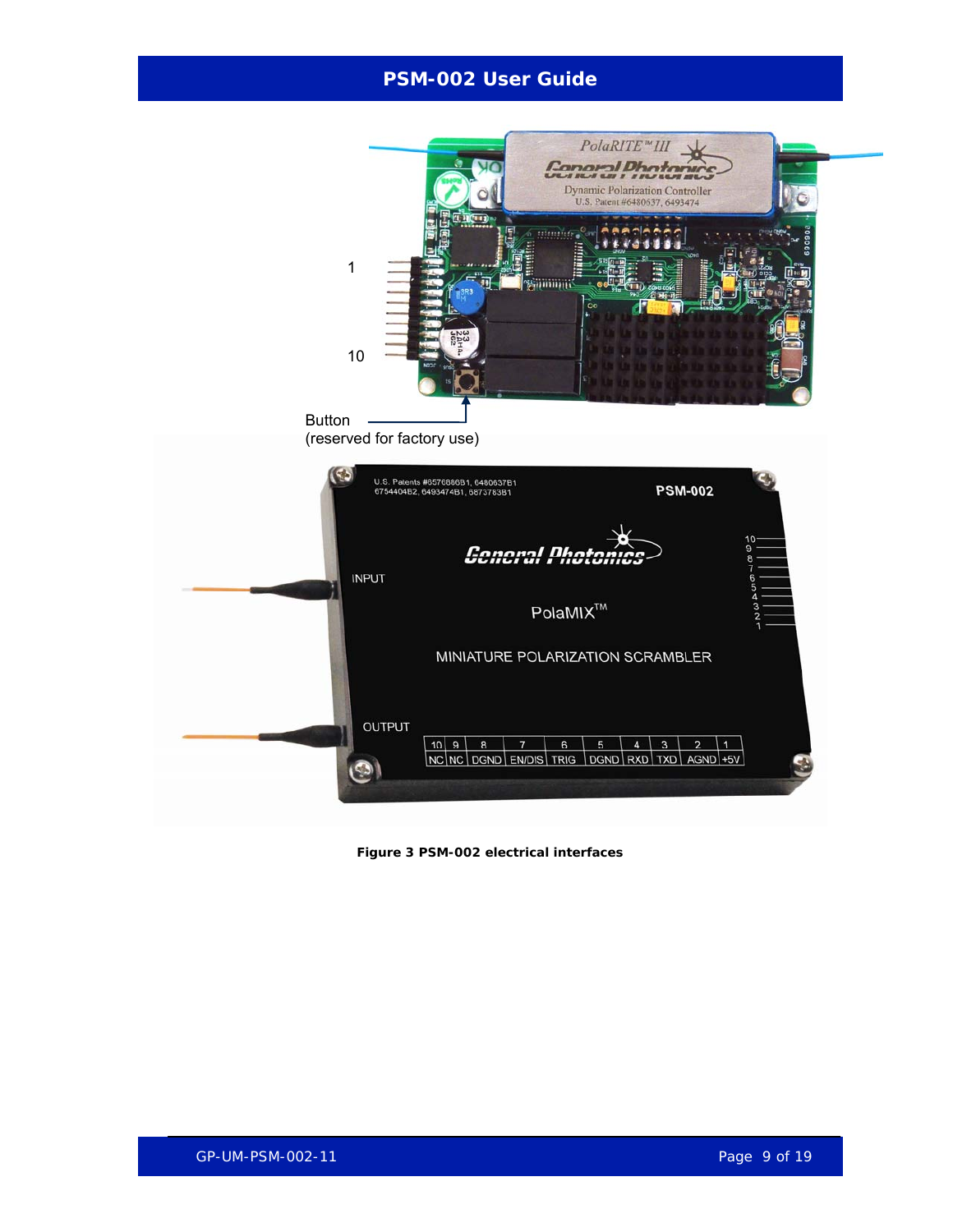#### **Electrical connector pin definition:**

| Pin $#$        | Label       | Definition                                                                                                                                                              |  |
|----------------|-------------|-------------------------------------------------------------------------------------------------------------------------------------------------------------------------|--|
| 1              | <b>VIN</b>  | +5V DC Input.                                                                                                                                                           |  |
| $\mathcal{P}$  | <b>AGND</b> | Analog Ground                                                                                                                                                           |  |
| 3              | <b>TXD</b>  | RS-232 TXD (Data sent from PSM to PC), pin 2 on DB9 connector                                                                                                           |  |
| 4              | <b>RXD</b>  | RS-232 RXD (Data sent from PC to PSM), pin 3 on DB9 connector                                                                                                           |  |
| 5              | <b>DGND</b> | Digital Ground (MCU, DAC, and RS-232).                                                                                                                                  |  |
| 6              | EX TRIG     | External Trigger: In external trigger mode, the PSM generates one<br>random SOP for each TTL pulse received.<br>Scrambler triggers on $5V \rightarrow 0V$ falling edge. |  |
| $\overline{7}$ | EN/DIS      | Enable/Disable: 5µs width TTL pulse.<br>Scrambler toggles on falling edge (5V $\rightarrow$ 0V) of pulse.                                                               |  |
| 8              | <b>DGND</b> | Digital Ground (MCU, DAC, and RS-232).                                                                                                                                  |  |
| 9              | <b>NC</b>   | Not Connected                                                                                                                                                           |  |
| 10             | <b>NC</b>   | Not Connected                                                                                                                                                           |  |

The PSM-002 requires a +5V DC power supply and has a power consumption of up to 9W, depending on scrambling rate.

The PSM-002 generates discrete, random polarization states. In automatic scrambling mode (the default operation mode), it generates the SOPs at a user-defined rate between 0.01 and 20,000 points/s. The factory default scrambling rate setting is 1000 points/s.

The scrambling rate can be changed via remote control commands sent through the RS-232 port (see Appendix 1 for command descriptions).

The PSM-002 also has an external trigger operation mode. In this mode, it generates a random state of polarization (SOP) on receipt of each external trigger pulse. The operation mode (triggered or automatic random state generation) can also be set via remote control.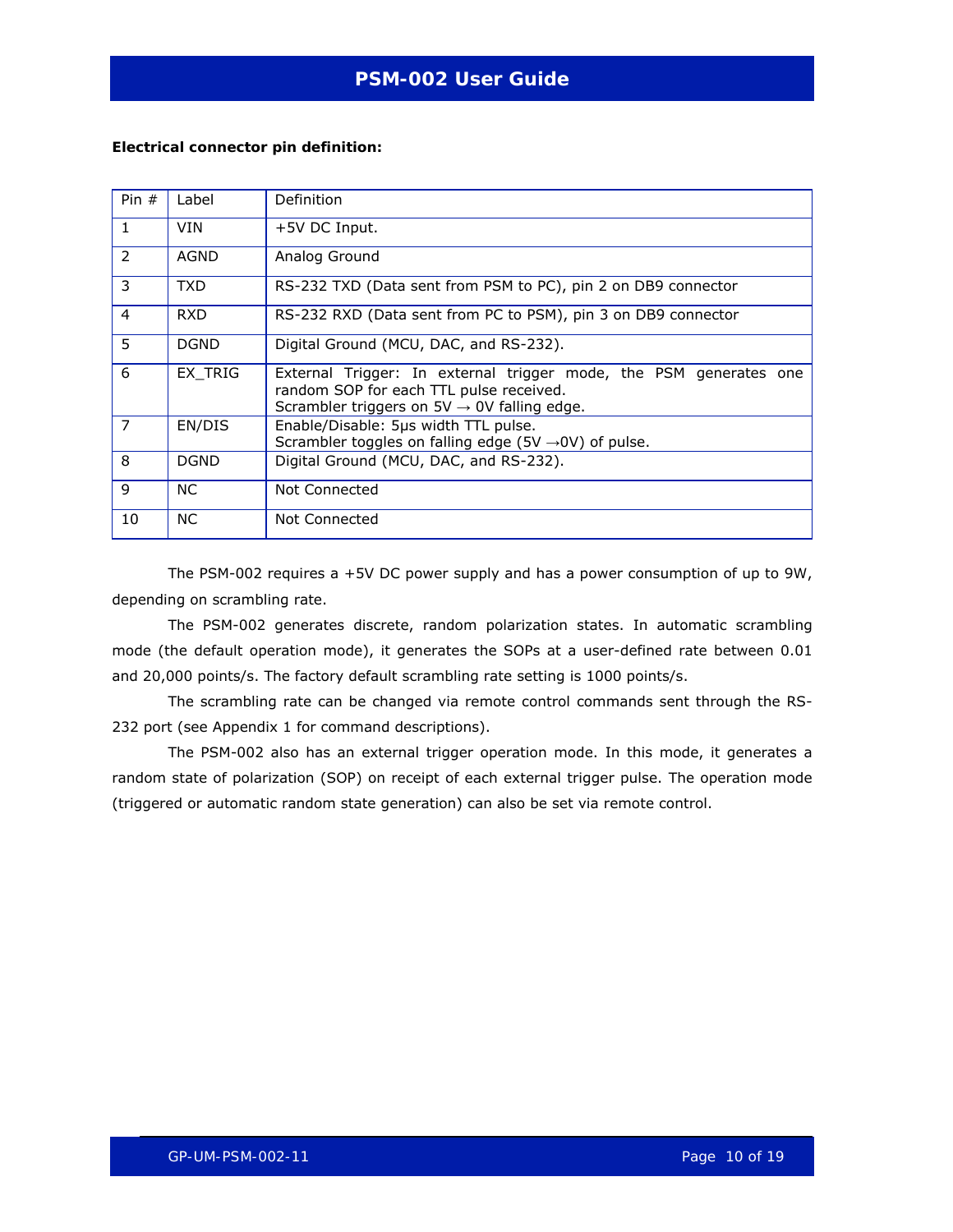#### **2.3 Dimensions and Mounting Holes**

<span id="page-10-0"></span>[Figure 4](#page-10-1) shows the mechanical drawings for the PSM-002 without (top) and with (bottom) enclosure. In addition to the module dimensions, the drawings also include the size and location of mounting holes, and the size and pitch of electrical connector pins. While the pinout is the same for the PSM-002 with and without enclosure, the pins are different. The version with enclosure uses round pins, while the one without enclosure uses square pins.



**Figure 4 PSM-002 mechanical drawings Top: Without enclosure Bottom: With enclosure** 

<span id="page-10-1"></span>*GP-UM-PSM-002-11 Page 11 of 19*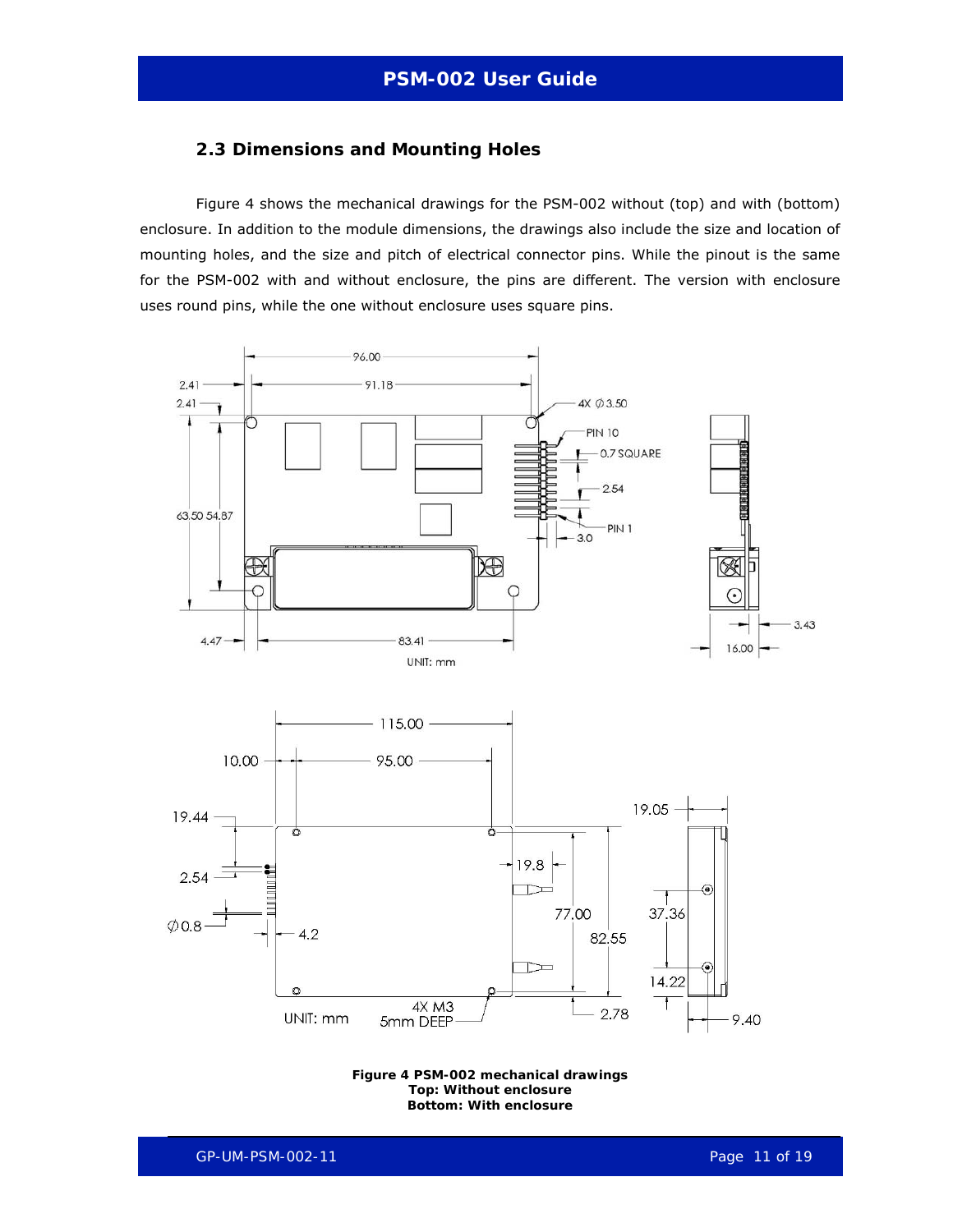#### <span id="page-11-0"></span>**2.4 Environmental Requirements**

The PSM-002 board is designed to be installed in a sealed enclosure, which allows it to be used in a wide range of ambient temperature and humidity conditions. The enclosure also acts as a heat sink for the circuit. It is recommended that natural or forced-air cooling be used at fast scrambling rates or in extreme environmental conditions.

The specified operating temperature range is 0 to 65°C for the standard temperature version and −35 to 70°C for the extended temperature version.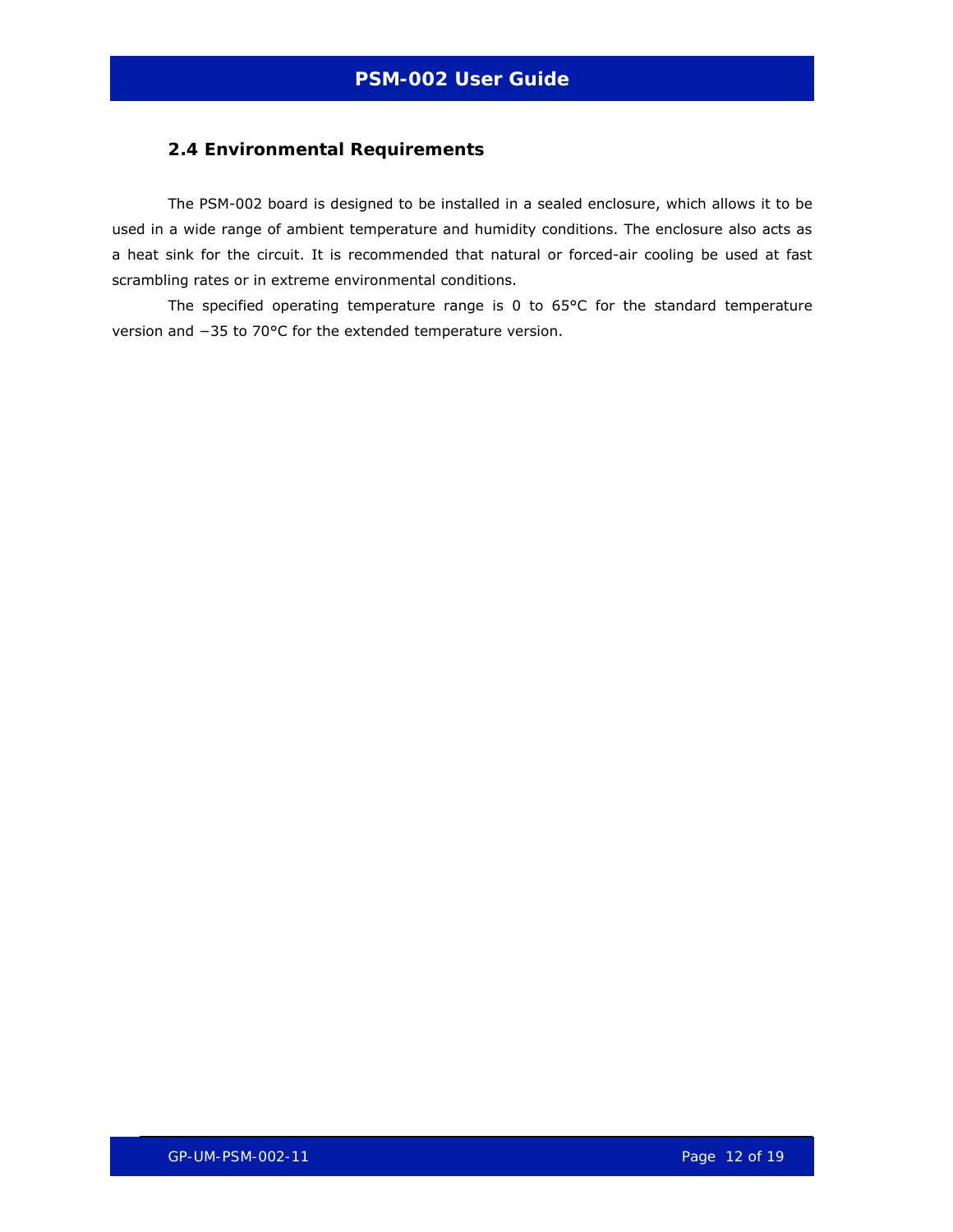# <span id="page-12-0"></span>**Section 3.0 Operation Instructions**

### **3.1 Unpacking**

Inspect PSM-002 for any physical damage due to shipping and transportation. Contact carrier if any damage is found. Check the packing list to see if any parts or accessories are missing.

The PSM-002 board is sensitive to static discharge. Follow standard ESD procedures when handling the board.

Be careful when removing the product from the packing material and when handling the fiber pigtails. Do not apply any stress to the fiber or allow any sharp bends or kinks. Do not drop the connectors or allow them to hang, unsupported, from the pigtails.

Packing List

| Item $#$ | Description                 |
|----------|-----------------------------|
|          | <b>PSM-002</b>              |
|          | Electrical connection cable |
| ς        | Modified RS-232 cable       |
| 4        | User guide                  |

#### **3.2 Operation**

The PSM-002 is set to Mode 0 (automatic random scrambling) and is enabled by default when it is powered on. The following steps should be followed before operation:

- 1. If mounting the PSM-002 to another board or enclosure, refer to [Figure 4](#page-10-1) for locations and sizes of mounting holes.
- 2. Set the power supply to the correct voltage before connecting the power cable. Connect power source to power pins (PIN1: +5VDC; PIN2: GND) as shown in [Figure 3.](#page-8-0) If the PSM is being installed as part of a larger system, make sure that its ground is common with the ground for the rest of the system.
- 3. Clean the fiber connectors using industry standard procedures and connect the optical input and output. If using a high power laser source, turn off optical power source while cleaning connectors and making connections.
- 4. If using remote control, connect RS-232 communication pins to PC COM port. (See Appendix 2.).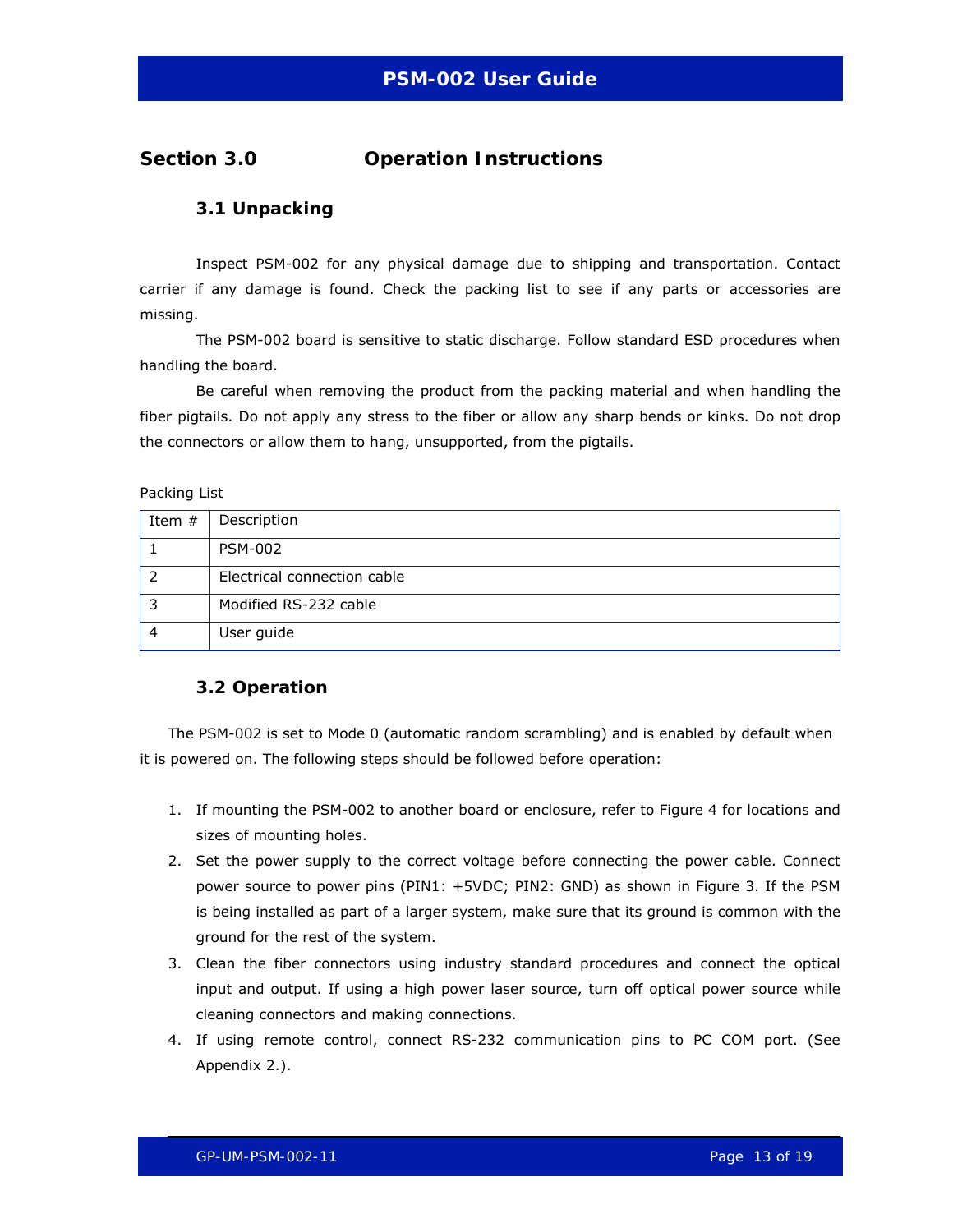5. If using external enable/disable triggering, connect the enable/disable trigger signal to the PSM (PIN 7: Pull-down signal, PIN 8: GND).

The PSM can also be enabled/disabled via RS-232 commands.

- 6. If using external trigger mode for random SOP generation, connect the external trigger signal to the PSM (PIN 6: TTL pull-down signal, PIN 8: GND).
- 7. Turn on the power supply. The PSM will begin scrambling at the last saved speed setting. If no setting was saved, this will be the factory default setting of 1000 points/s.
- 8. Scrambling settings can be changed via RS-232 command. See Appendix 1 for the command list.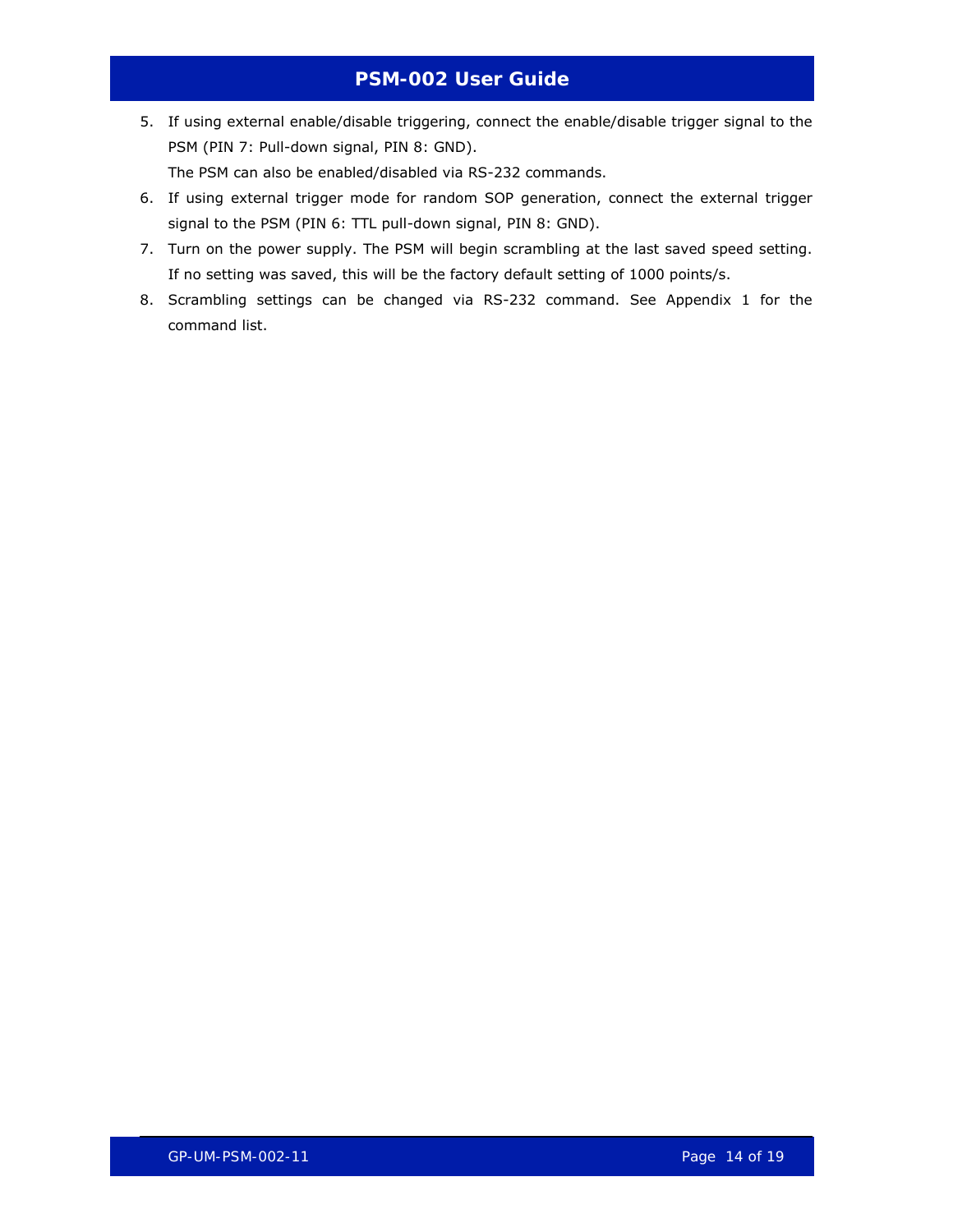# <span id="page-14-0"></span>**Section 4.0 Specifications**

| Optical                                 |                                                                                |
|-----------------------------------------|--------------------------------------------------------------------------------|
| Operating wavelength range <sup>1</sup> | 1260-1650 nm or<br>980-1310nm                                                  |
| Insertion loss <sup>2</sup>             | <0.05 dB without connectors<br>$<$ 0.6 dB with connectors                      |
| Output DOP <sup>3</sup>                 | $<$ 5%, 2.5% typical                                                           |
| Scrambling Rate                         | User selectable from 0.01 to 20,000 points/s<br>Default setting: 1000 points/s |
| Return Loss                             | >65 dB without connectors                                                      |
| Average PMD                             | $< 0.05$ ps                                                                    |
| <b>Intrinsic PDL</b>                    | $<$ 0.05 dB, 0.01 dB typical                                                   |
| <b>Activation Loss</b>                  | $< 0.01$ dB                                                                    |
| Residual Phase Modulation               | 0.1 <sub>π</sub>                                                               |
| Optical Power Handling                  | $>300$ mW                                                                      |

### **Electrical/Communication**

| Power Supply                            | 5.0 to 5.5 VDC/9W max.                  |
|-----------------------------------------|-----------------------------------------|
| Power Consumption                       | 0.5 to 9W, depending on scrambling rate |
| Communication Interface                 | RS-232 (requires special cable)         |
| Trigger In                              | TTL pulse                               |
| (for triggered random state generation) | Scrambler triggers on falling edge      |
| Electrical Enable/Disable               | TTL pulse                               |
|                                         | Pulse width > 5µs                       |
|                                         | Scrambler toggles on falling edge       |

#### **Physical and Environmental**

| Dimensions                    | 96 (L) x 63.5 (W) x 18 (H) mm (board version)<br>115 (L) x 82.6 (W) x 19 (H) mm (enclosure) |
|-------------------------------|---------------------------------------------------------------------------------------------|
| Fiber Type                    | Single mode fiber                                                                           |
| Fiber Input/Output Connectors | FC/PC, FC/APC, SC/PC, SC/APC                                                                |
| Operation Temperature         | Standard: $0$ to $65^{\circ}$ C<br>Extended: $-35$ to 70 °C                                 |
| Storage Temperature           | $-40$ to 85°C                                                                               |

Notes:

- 1. Standard calibrated wavelengths are 1550nm (1260-1650nm version) and 1310nm (980- 1310nm version). Others available.
- 2. For SMF-28 compatible fiber. Other fibers may have higher loss, especially with connectors.
- 3. DOP specification is < 5% (to within 2σ) when averaged over 4000 or more points.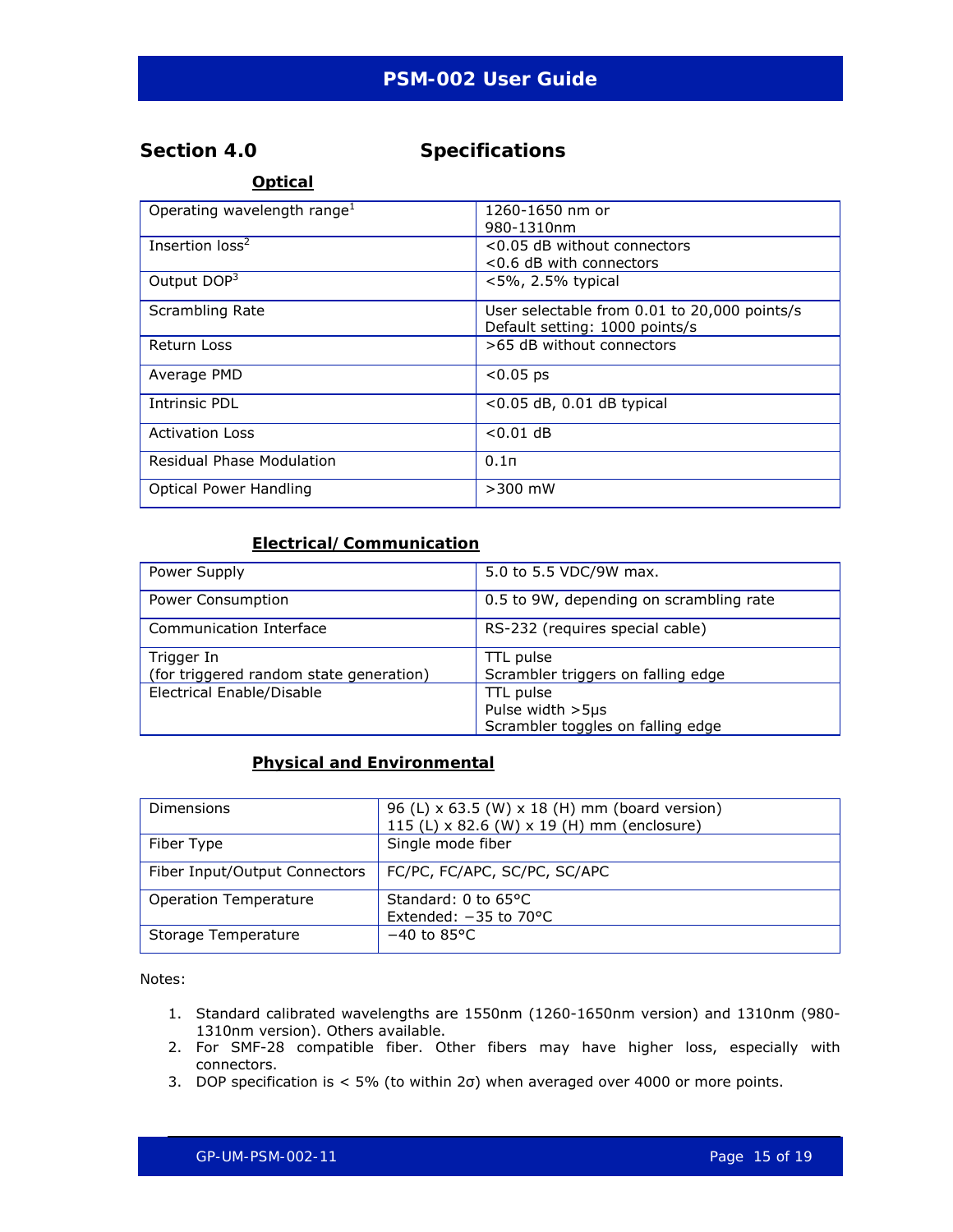# <span id="page-15-0"></span>**Appendices**

The PSM-002 is enabled by default and will begin scrambling at the latest saved scrambling rate (or at the default setting of 1000 points/s if no other setting was saved) when powered on.

Operation parameters such as operation mode, wavelength setting, and scrambling rate can be changed by remote control command.

#### **Appendix 1.0 Remote Control Commands**

The commands and responses listed in [Table 1](#page-15-1) and [Table 2](#page-16-0) are for communication via RS-232. General Photonics provides an electrical connection cable and a custom RS-232 cable that connects the PSM-002 electrical cable to the RS-232 port of a computer.

<span id="page-15-1"></span>

| Command           | <b>Description</b>                  | <b>Default</b> | Range       | Response              |
|-------------------|-------------------------------------|----------------|-------------|-----------------------|
| $*IDN?$           | Query product number.               | N/A            | N/A         | *PSM-002#             |
|                   |                                     |                |             |                       |
| *VER?             | Query Firmware Version.             | N/A            | N/A         | *PSM-002-V12-15-      |
|                   |                                     |                |             | 20151521# or          |
|                   |                                     |                |             | *PSM-002-V12-13-      |
|                   |                                     |                |             | 20151521#             |
|                   |                                     |                |             | Version dependent     |
| *SER?             | Query serial number                 | N/A            | N/A         | *xxxxxxxx#            |
| *ENA#             | Enable scrambling <sup>1</sup>      | N/A            | N/A         | *E00#                 |
|                   |                                     |                |             |                       |
| $*DIS#$           | Disable scrambling $1$              | N/A            | N/A         | $*E00#$               |
| *MOD x#           | Select operation mode. <sup>2</sup> | Mod 1          | $1 \sim 2$  | $*E00#$               |
|                   | Mode 1: Random scrambling at        |                |             |                       |
|                   | selected scrambling rate.           |                |             |                       |
|                   | Mode 2: Triggered-random state      |                |             |                       |
|                   | generation                          |                |             |                       |
| *MOD?             | Query current operation mode        | Mod 1          | $1 \sim 2$  | x, where $x = 1$ or 2 |
|                   |                                     |                |             |                       |
| *SPD:RAN xxxx.xx# | Set Random scrambling rate.         | 1000           | $0.01 \sim$ | *E00#                 |
|                   | Unit: Points/s                      |                | 20000       |                       |
| *SPD:RAN?         | Query random scrambling rate        | 1000           | $0.01 \sim$ | XXXX.XX               |
|                   |                                     |                | 20000       |                       |
| $*$ WAV xxxx.xx#  | Set operating wavelength            | 1550nm         | 1260-1650   | $*E00#$               |
|                   | Range and default are version       | or             | <b>or</b>   |                       |
|                   | dependent.<br>Unit: nm.             | 1310nm         | 980-1360    |                       |
| *WAV?             | Query operating wavelength          | 1550nm         | 1260-1650   | XXXX.XX               |
|                   |                                     | or             | <b>or</b>   |                       |
|                   |                                     | 1310nm         | 980-1360    |                       |
| *SAV#             | Save current settings: <sup>3</sup> | N/A            | N/A         | *E00#                 |
|                   | 1. Random scrambling rate           |                |             |                       |
|                   | 2. Operating wavelength.            |                |             |                       |
| $*$ DEF#          | Reset all operational parameters    | N/A            | N/A         | $*E00#$               |
|                   | to default values.                  |                |             |                       |
|                   | Default scrambling rate:            |                |             |                       |
|                   | 1000 points/s                       |                |             |                       |
|                   | Default wavelength: 1550nm or       |                |             |                       |
|                   | 1310nm.                             |                |             |                       |

#### **Table 1 Command List**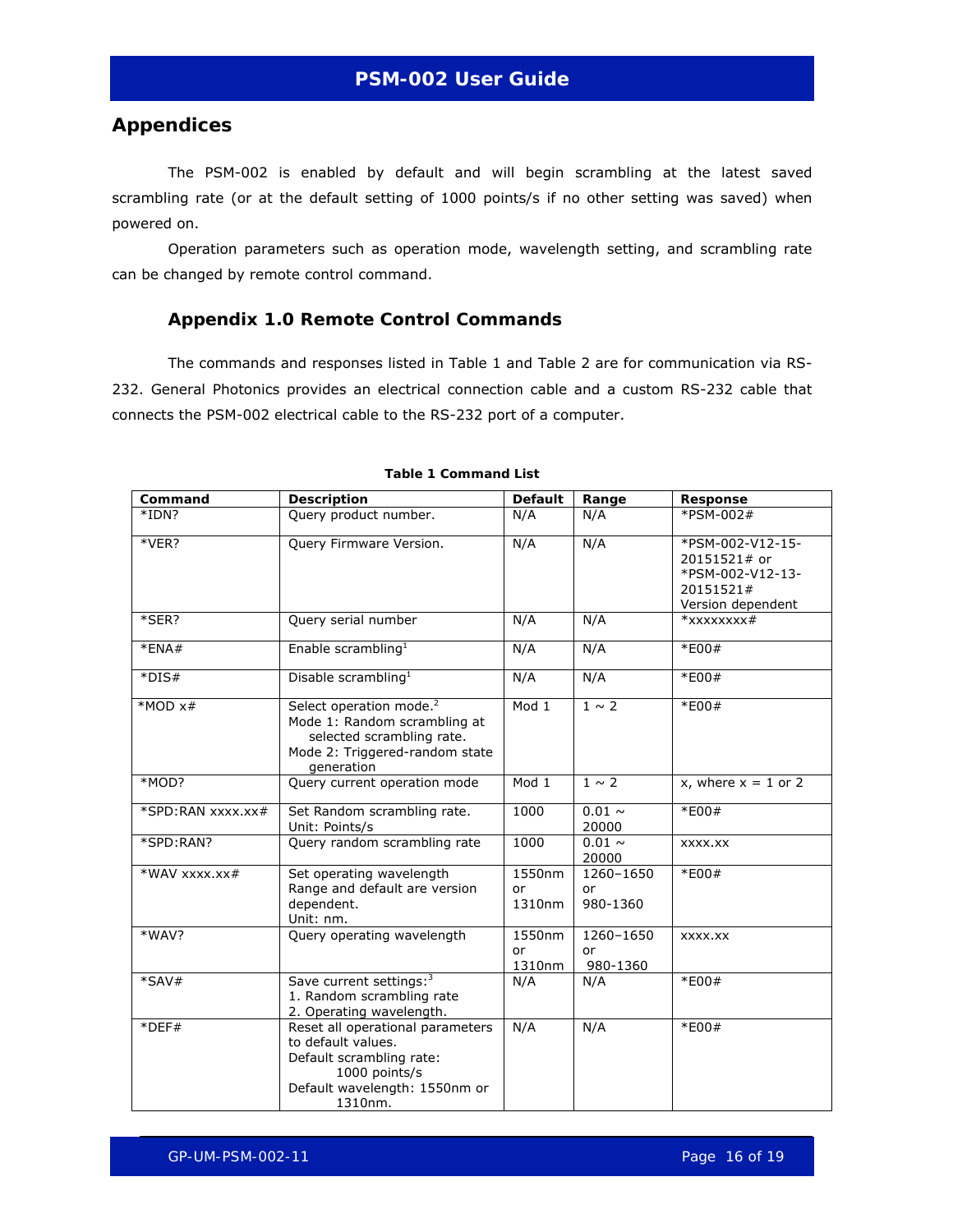Notes:

- 1. There are two ways to enable/disable scrambling.
	- a) Use the RS-232 commands described in the table.
	- b) Use an electrical trigger signal. Sending a pull-down (5V to 0V), 5µs falling pulse to pin 7 of the PSM's 10 pin electrical connector will enable/disable the PSM.
- 2. Operation mode descriptions:
	- a) Mode 1: Automatic random scrambling at the selected scrambling rate. This is the main operation mode for the PSM.
	- b) Mode 2: Externally triggered random state generation. In this mode, the PSM will generate a random SOP upon receipt of a pull-down (falling edge) TTL pulse at pin 6 of its 10 pin electrical connector. This mode can be used to synchronize SOP generation with the operation of other instruments in a system.
- 3. The  $*SAV#$  command saves operational parameters to nonvolatile memory. Operational parameters such as scrambling rate and wavelength can be changed at any time using the corresponding commands, and the new settings will be immediately applied. However, they will not be retained after the PSM is powered off unless the \*SAV# command is used.

<span id="page-16-0"></span>

| E <sub>0</sub> | No error (Correct command received) |
|----------------|-------------------------------------|
| E01            | Undefined Command                   |
| E02            | Missing start character             |
| E03            | Missing end character               |
| E06            | Invalid mode command                |

#### **Table 2 Command Response Codes**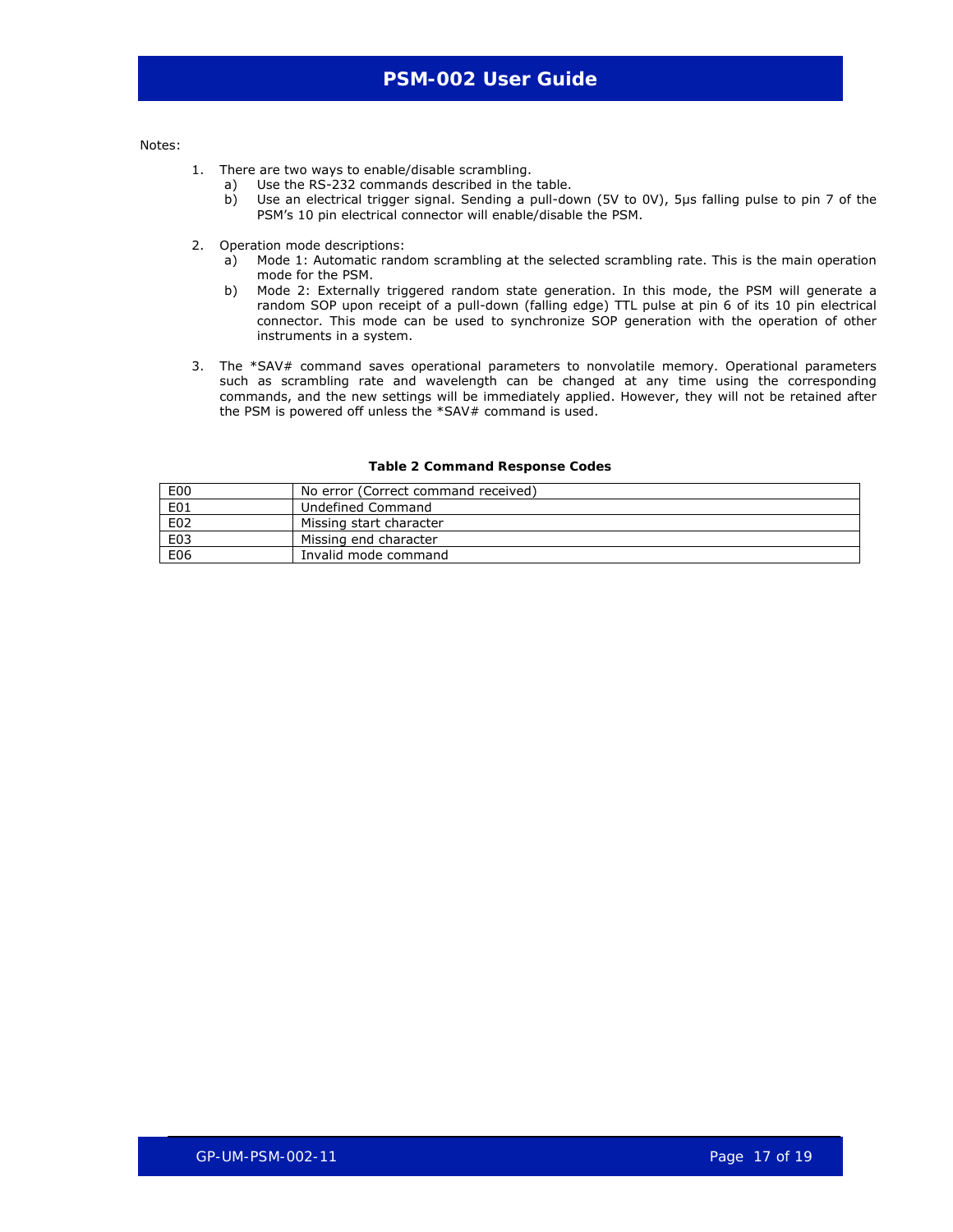*GP-UM-PSM-002-11 Page 18 of 19*